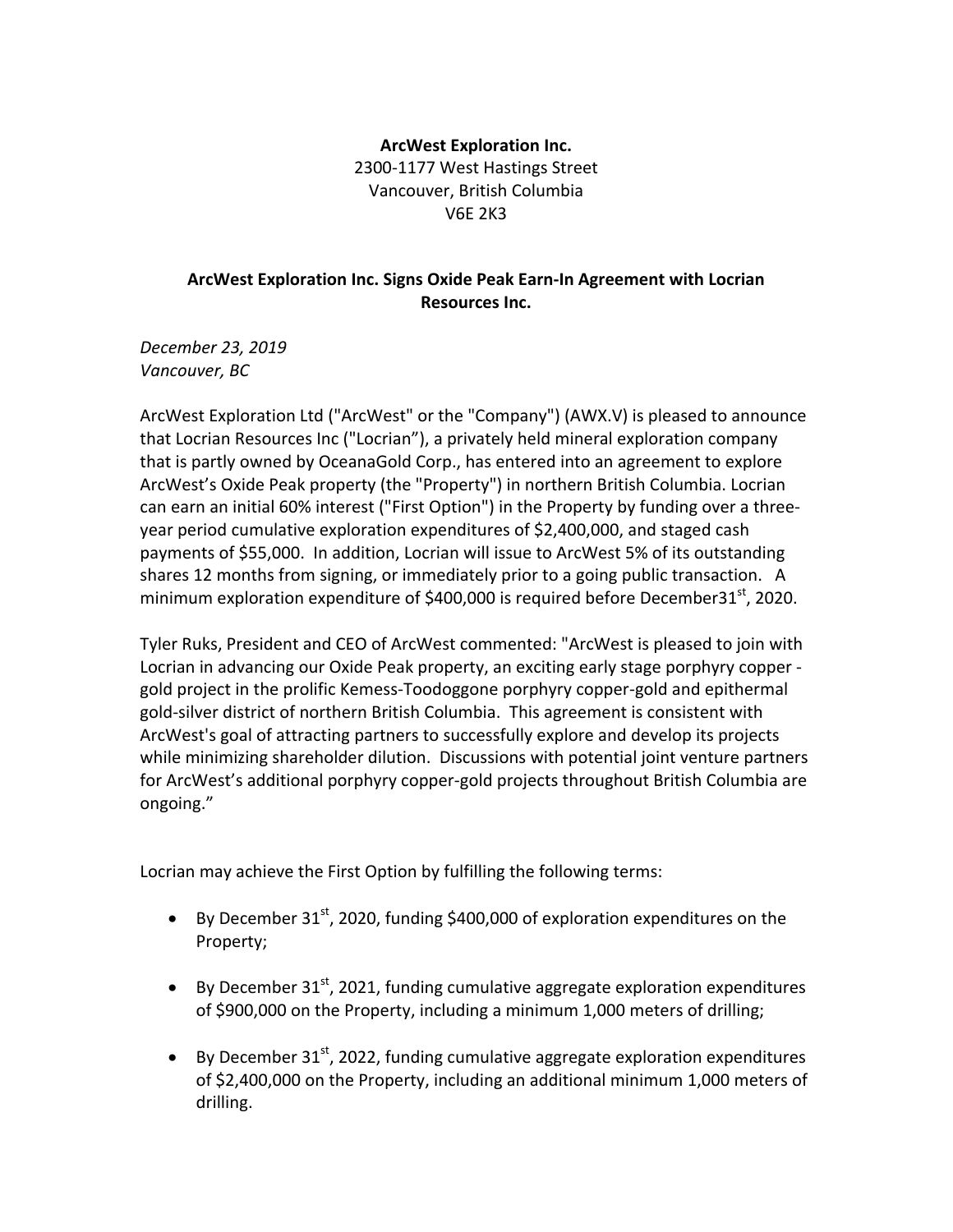ArcWest's 100% owned Oxide Peak project is situated in the northern part of the Toodoggone gold-copper district, a region of extensive Early Jurassic porphyry coppergold (Cu-Au) and epithermal gold-silver (Au-Ag) mineralization, including several past producing Au-Ag mines (Baker, Lawyers, Shasta) and the large Kemess South Au-Cu porphyry deposit. Historical production in the district exceeds 3.2 million ounces of gold and 360,000 tonnes of copper. The property adjoins ground currently being explored for porphyry copper-gold by Freeport McMoRan.

The 8,437 hectare Oxide Peak property contains multiple undrilled zones of copper-gold mineralization that have yet to undergo systematic mapping and geophysical surveys, in addition to zones of strong gold in stream sediment anomalies that have yet to be traced to source (see ArcWest press release, July 26<sup>th</sup> 2019).

Previous exploration of the northern half of Oxide Peak by Seven Devils Exploration in 2016 and by ArcWest in 2018 identified widespread copper-gold mineralization with features typical of high-level porphyry systems. These include multi-phase intrusive complexes with associated breccias, extensive propylitic, phyllic and advanced argillic alteration, and porphyry-style copper-gold mineralization comprising quartz-magnetitechalcopyrite veins with secondary biotite alteration. Despite promising geological indicators and widespread high-grade Au-Cu veins, including historical grab samples up to 43.32 g/t Au and up to 3.64% Cu, very limited geophysics and no drilling has been carried out to date on the original Oxide Peak property.

Recently acquired claims comprising the southern half of the property (see ArcWest press release, July 26<sup>th</sup>, 2019) host multiple unexplored copper and gold occurrences, a number of which are spatially associated with significant magnetic anomalies and intrusions. These include the Saunders Creek area, which is interpreted to represent the southern extension of the 12 kilometer long Oxide Peak - JD - McClair alteration zone, currently being explored for porphyry copper-gold mineralization on neighbouring claims to the north by Freeport-McMoRan. Previous exploration of the Saunders Creek area has documented widespread gossans, silicified zones and associated intrusions. Steam sediment sampling in the zone has returned gold values in excess of 10 g/t Au. Soil sampling in the area has delineated a greater than 100 ppb gold in soil anomaly (gold values up to 2800 ppb) over an 885 m strike length. Based on public assessment filings, no subsequent exploration was carried out to follow up on these significant results.

To the south of the Saunders Creek area, multiple copper occurrences have been documented by previous workers that have yet to receive follow up exploration. Chip sampling of quartz-pyrite-chalcopyrite stockwork at the SOM occurrence returned 0.28% Cu over 9.1 m, with later select grab samples from the zones returning assays up to 9.5% Cu, 122 ppb Au and 220 ppm Ag. Multiple copper occurrences occur on two